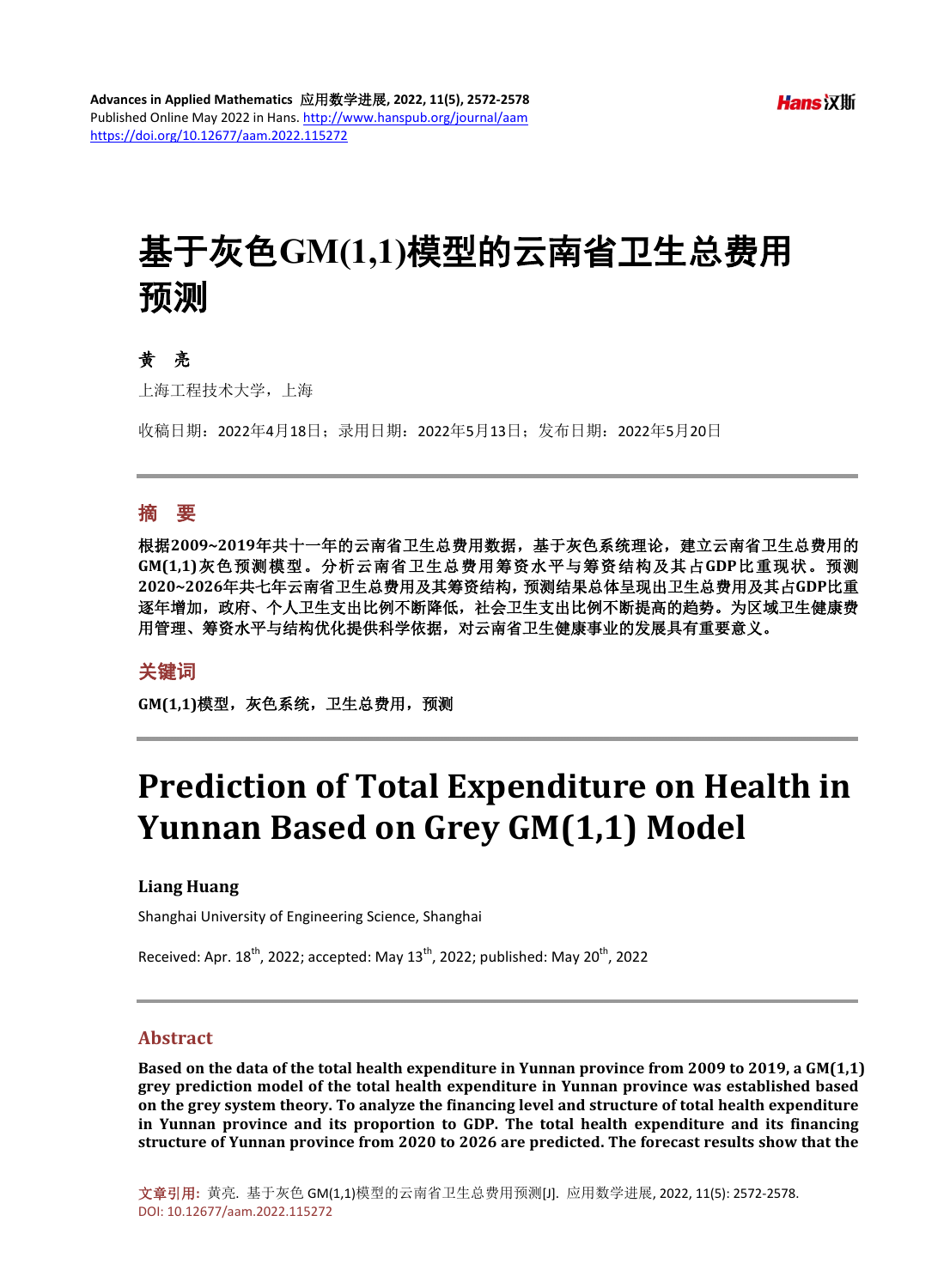**total health expenditure and its proportion in GDP increase year by year, the proportion of government and individual health expenditure decreases continuously, and the proportion of social health expenditure increases continuously. It is of great significance for the development of health cause in Yunnan province to provide scientific basis for regional health cost management, financing level and structure optimization.**

### **Keywords**

**GM(1,1) Model, Gray System, Total Health Expenses, Forecast**

Copyright © 2022 by author(s) and Hans Publishers Inc.

This work is licensed under the Creative Commons Attribution International License (CC BY 4.0). <http://creativecommons.org/licenses/by/4.0/>

#### $\odot$ Open Access $\left(\mathrm{cc}\right)$

# **1.** 引言

卫生总费用是指一个国家或地区在一定时期内(通常指 1 年),全社会用于医疗卫生费用所消耗资源的 货币总合[\[1\]](#page-6-0)。

2020 年 10 月 29 日,《中共中央关于制定国民经济和社会发展第十四个五年规划和二〇三五年远景 目标的建议》提出要全面推进健康中国建设。卫生总费用中政府、社会与个人卫生支出所占比重的不同 能反映出卫生健康事业发展与经济、社会之间的关系,其占 GDP 比重能反映一个国家或地区卫生医疗筹 资水平和利用程度[\[2\]](#page-6-1)。据《云南统计年鉴》,云南省 GDP 2009年到 2019年年均增长率达 14.35%, 数 值从 6169.75 亿元增长到 23,223.75 亿元;卫生总费用同样增长迅速,数值从 427.48 亿元增长到 1801.8 亿元,GDP 年均增速比卫生总费用的年均增速高了近 3 个百分点。随着云南省卫生事业的发展,预测分 析云南省卫生总费用是否与区域经济发展配速,筹资水平和筹资结构是否合理,对云南省卫生健康事业 的发展具有意义。

目前,采用灰色 GM(1,1)模型对云南省卫生总费用进行分析的文献相对较少。为填补云南省卫生总费用 预测空白,给区域医疗卫生费用管理提供科学依据,本研究选取了云南省 2009~2019 年共 11 年的卫生总费用 及 GDP 相关数据, 基于灰色 GM(1,1)模型, 对云南省 2020~2026 年卫生总费用和筹资结构进行预测分析。

# **2.** 资料来源与方法

# **2.1.** 资料来源

数据来源:中国及云南省统计年鉴。

### **2.2.** 研究方法

采用灰色 GM(1,1)模型对 2020~2026 年云南省卫生总费用及筹资结构进行预测。灰色系统由华中科 技大学邓聚龙教授创立,是介于白色与黑色系统之间的适用于"少数据不确定"问题的系统[\[3\]](#page-6-2)。本文对 云南省卫生总费用预测采用的就是灰色系统 GM(1,1)数列预测模型。

1) 原始序列:  $X^{(0)} = \left\{ x^{(0)}(1), x^{(0)}(2), \cdots, x^{(0)}(n) \right\}$ , 对其进行一次累加处理, 得到  $X^{(0)}$ 的 1-AGO 序列  $X^{(1)} = \left\{ x^1\left(1\right), x^{(1)}\left(2\right), \cdots, x^{(1)}\left(n\right) \right\}, \; \; \mathbf{\ddot{\pm}} \; \mathbf{\ddot{\pm}} \; , \; \; \; x^{(1)}\left(k\right) = \sum\nolimits_{i=1}^k {x^{(0)}\left(i\right)}$  $x^{(1)}(k) = \sum_{i=1}^{k} x^{(0)}(i)$ ,  $k = 1, 2, \dots, n$ 

2) 对原始序列 $X^{(0)}$ 进行准光滑性检验,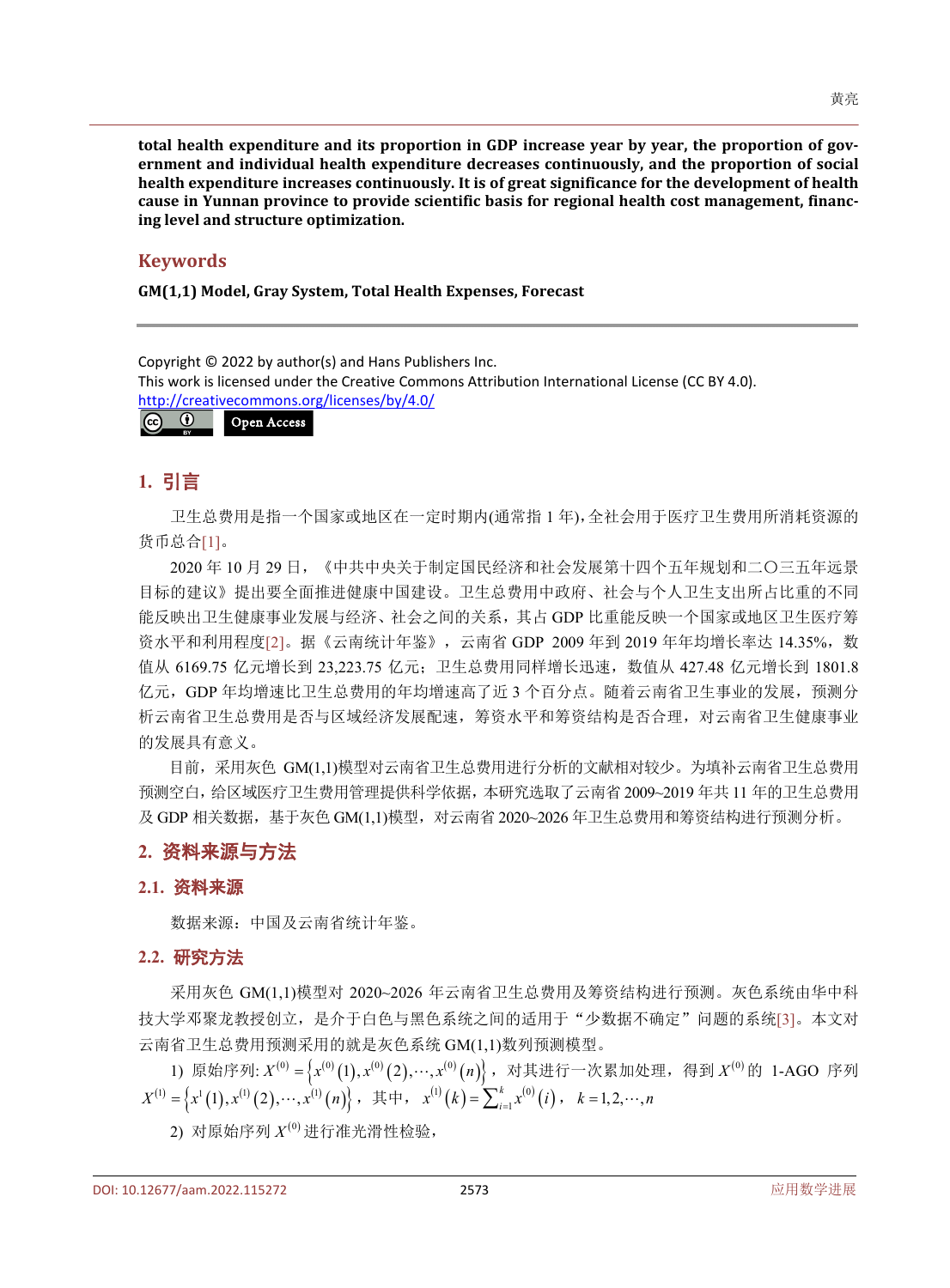$$
\rho(k) = \frac{x^0(k)}{x^1(k-1)}
$$

若原始序列 $X^{(0)}$ 满足:

$$
\frac{\rho(k+1)}{\rho(k)} < 1
$$
  

$$
\rho(k) \in (0, 0.5)
$$

 $\mathbb{R}^{(0)}$  为准光滑序列, 则可对  $X^{(0)}$  建立 GM(1,1)模型:

$$
\frac{\mathrm{d} x^{(1)}}{\mathrm{d} k} + a x^{(1)} = b \ \ (\not\equiv \mp \, , \ a \not\equiv b \not\!\!\!\! \rightarrow b \not\!\!\!\! \rightarrow \pm \, \pi \, b \not\!\!\!\! \rightarrow \pm \, b \not\!\!\!\! \rightarrow \pm \, b \not\!\!\!\! \rightarrow \pm \, b \not\!\!\!\! \rightarrow \pm \, b \not\!\!\!\! \rightarrow \pm \, b \not\!\!\!\! \rightarrow \pm \, b \not\!\!\!\! \rightarrow \pm \, b \not\!\!\!\! \rightarrow \pm \, b \not\!\!\! \rightarrow \pm \, b \not\!\!\! \rightarrow \pm \, b \not\!\!\! \rightarrow \pm \, b \not\!\!\! \rightarrow \pm \, b \not\!\!\! \rightarrow \pm \, b \not\!\!\! \rightarrow \pm \, b \not\!\!\! \rightarrow \pm \, b \not\!\!\! \rightarrow \pm \, b \not\!\!\! \rightarrow \pm \, b \not\!\!\! \rightarrow \pm \, b \not\!\!\! \rightarrow \pm \, b \not\!\!\! \rightarrow \pm \, b \not\!\!\! \rightarrow \pm \, b \not\!\!\! \rightarrow \pm \, b \not\!\! \rightarrow \pm \, b \not\!\! \rightarrow \pm \, b \not\!\! \rightarrow \pm \, b \not\!\! \rightarrow \pm \, b \not\!\! \rightarrow \pm \, b \not\!\! \rightarrow \pm \, b \not\!\! \rightarrow \pm \, b \not\!\! \rightarrow \pm \, b \not\!\! \rightarrow \pm \, b \not\!\! \rightarrow \pm \, b \not\!\! \rightarrow \pm \, b \not\!\! \rightarrow \pm \, b \not\!\! \rightarrow \pm \, b \not\!\! \rightarrow \pm \, b \not\!\! \rightarrow \pm \, b \not\!\! \rightarrow \pm \, b \not\!\! \rightarrow \pm \, b \not\!\! \rightarrow \pm \, b \not\!\! \rightarrow \pm \, b \not\!\! \rightarrow \pm \, b \not\!\! \rightarrow \pm \, b \not\!\! \rightarrow \pm \, b \not\!\! \rightarrow \pm \, b \not\!\! \rightarrow \pm \, b \not\!\! \rightarrow \pm \, b \not\!\! \rightarrow \pm \, b \not\!\! \rightarrow \pm \, b \not\!\! \rightarrow \pm \, b \not\!\! \rightarrow \pm \, b \not\!\! \rightarrow \pm \, b \not\!\! \rightarrow \pm \, b \not\!\! \rightarrow \pm \, b \not\!\! \rightarrow \
$$

3) 构造数据矩阵 *B* 和数据向量 *Y*:

$$
\mathbf{B} = \begin{bmatrix} -\frac{1}{2} (x^{(1)}(1) + x^{(1)}(2)) & 1 \\ -\frac{1}{2} (x^{(1)}(2) + x^{(1)}(3)) & 1 \\ \vdots & \vdots \\ -\frac{1}{2} (x^{(1)}(n-1) + x^{(1)}(n)) & 1 \end{bmatrix}, \quad \mathbf{Y} = \begin{bmatrix} x^{(0)}(2) \\ x^{(0)}(3) \\ \vdots \\ x^{(0)}(n) \end{bmatrix}
$$

4) 用最小二乘法计算参数向量。

$$
\hat{a} = \begin{bmatrix} a \\ b \end{bmatrix} = \left( \boldsymbol{B}^{\mathrm{T}} \boldsymbol{B} \right)^{-1} \boldsymbol{B}^{\mathrm{T}} \boldsymbol{X}
$$

5) 建预测模型。

$$
\hat{x}^{(1)}(k+1) = \left[x^{(0)}(1) - \frac{b}{a}\right] e^{-ak} + \frac{b}{a}, \ k = 1, 2, \cdots, n
$$

6) 模型精度检验。灰色 GM(1,1)预测模型使用方差比 *C* 和小误差概率 *P* 来进行进度检验,

$$
C = \frac{S_2}{S_1}
$$
  
\n
$$
P = \left\{ \left| q^{(0)} - \overline{q}^{(0)} \right| \right\}
$$
  
\n
$$
S_1 = \sqrt{\frac{1}{n} \sum_{i=1}^n \left[ x^{(0)} - \frac{1}{n} \sum_{i=1}^n x^{(0)} \right]^2}
$$
  
\n
$$
S_2 = \sqrt{\frac{1}{n} \sum_{i=1}^n \left[ q^{(0)} - \overline{q}^{(0)} \right]^2}
$$
  
\n
$$
q^{(0)} = x^{(0)} - \hat{x}^{(0)}
$$
  
\n
$$
\overline{q}^{(0)} = \frac{1}{n} \sum_{i=1}^n q^{(0)}
$$

其中 *P* 和 *C* 的精度等级按[来表](#page-3-0) 1 对照。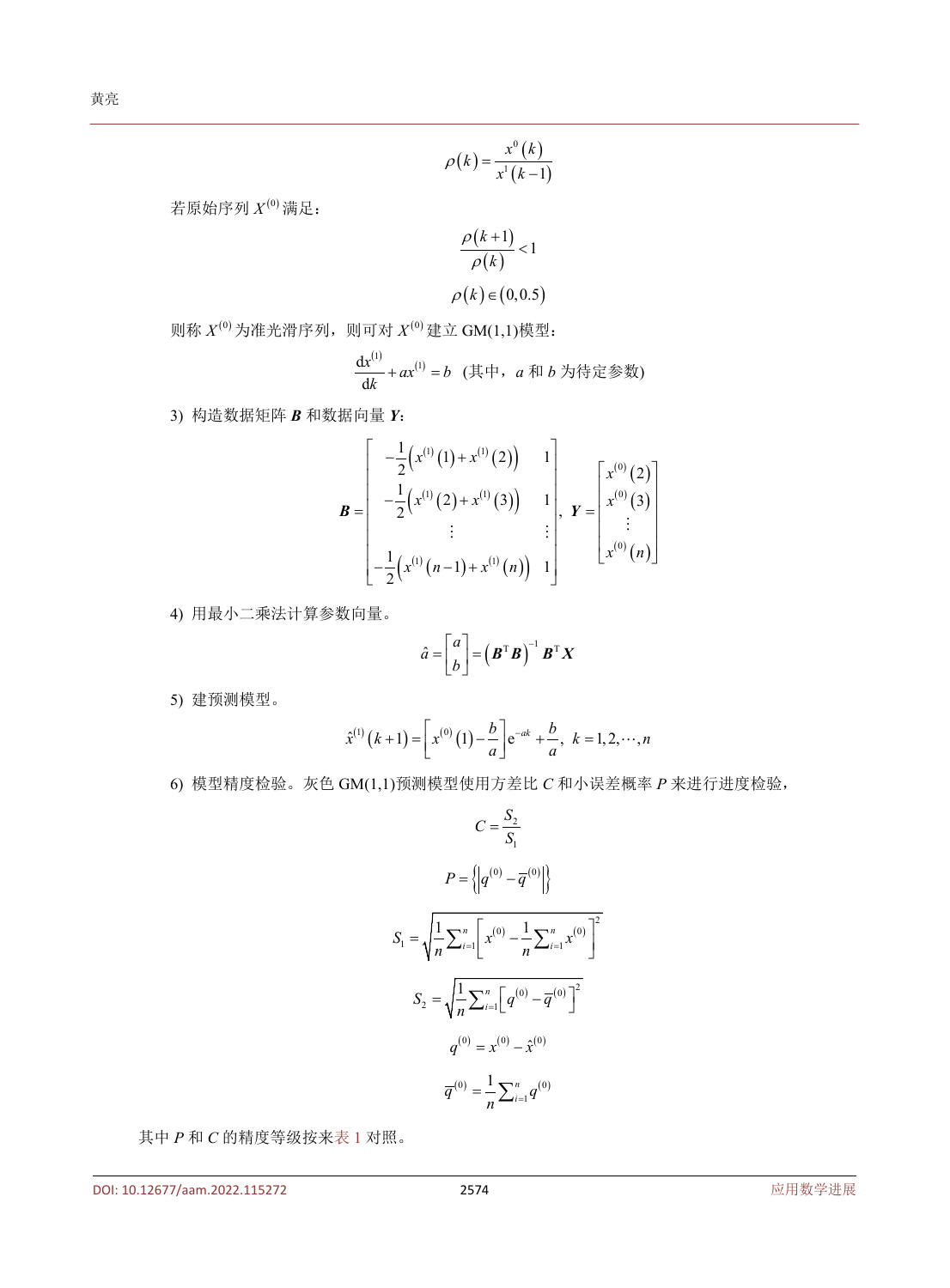<span id="page-3-0"></span>

| 表 1. 精度检验对照表 |             |                       |  |  |  |  |
|--------------|-------------|-----------------------|--|--|--|--|
| 模型精度等级       | P           | $\mathcal{C}_{0}^{0}$ |  |  |  |  |
| 1级(好)        | $>95\%$     | < 0.35                |  |  |  |  |
| 2级(合格)       | $>80\%$     | < 0.50                |  |  |  |  |
| 3级(勉强)       | $>70\%$     | < 0.65                |  |  |  |  |
| 4级(不合格)      | $\leq 70\%$ | >0.65                 |  |  |  |  |

# **2.3.** 数据处理方法

**Table 1.** Accuracy test comparison table

运用 Excel 录入有关数据,并在 Excel 内建立数据库,构建了云南省卫生总费用、政府、社会和个人 卫生支出共 4 种灰色 GM(1,1)预测模型。

#### **3.** 结果

#### **3.1. 2009~2019** 年云南省卫生总费用变化状况

从云南省卫生总费用近 11 年的变化来看,总体上呈现出了明显的增长趋势,平均每一个五年就是上 一个五年的两倍。人均卫生总费用方面, 从 2009 年的 935.19 元提升到了 2019 年的 3708.8 元, 2019 年 的人均费用是 2009 年的近四倍。此外,政府、社会和个人卫生支出三方面的总费用也高速上涨。在其筹 资结构方面,呈现出政府、个人卫生支出占比不断降低,社会卫生支出占比不断增加的变化。[见表](#page-3-1) 2。

|      | 卫生总费用  |       |        |       |        |       |            |         |
|------|--------|-------|--------|-------|--------|-------|------------|---------|
| 年份   | 政府卫生支出 |       | 社会卫生支出 |       | 个人卫生支出 |       | 总费用/<br>亿元 | 人均/元    |
|      | 总费用/亿元 | 占比(%) | 总费用/亿元 | 占比(%) | 总费用/亿元 | 占比(%) |            |         |
| 2009 | 167.34 | 39.2  | 103.15 | 24.1  | 156.98 | 36.7  | 427.48     | 935.19  |
| 2010 | 199.38 | 39.1  | 147.3  | 28.9  | 162.79 | 32    | 509.47     | 1107.15 |
| 2011 | 255.78 | 37.6  | 205.23 | 30.2  | 218.66 | 32.2  | 679.67     | 1467.66 |
| 2012 | 288.23 | 38    | 211.84 | 28    | 257.6  | 34    | 757.67     | 1626.26 |
| 2013 | 322.14 | 38    | 241.43 | 28.5  | 284.09 | 33.5  | 847.66     | 1808.68 |
| 2014 | 359.63 | 38.78 | 271.81 | 29.31 | 295.86 | 31.91 | 927.3      | 1967.16 |
| 2015 | 425.76 | 38.88 | 338.2  | 30.88 | 331.22 | 30.24 | 1095.19    | 2309.65 |
| 2016 | 473.34 | 36.03 | 463.17 | 35.25 | 377.35 | 28.72 | 1313.85    | 2754.12 |
| 2017 | 553.8  | 36.63 | 535.28 | 35.41 | 422.78 | 27.96 | 1511.85    | 3149.36 |
| 2018 | 583.73 | 35.28 | 614.88 | 37.17 | 455.75 | 27.55 | 1654.35    | 3425.52 |
| 2019 | 646.47 | 35.88 | 663.59 | 36.83 | 491.83 | 27.3  | 1801.89    | 3708.89 |

<span id="page-3-1"></span>**Table 2.** Present situation of total expenditure and composition of Yunnan Province 表 **2.** 云南省卫生总费用支出及构成现状

# **3.2. 2009~2019** 年云南省卫生总费用占 **GDP** 比重变化状况

2009~2019 年,云南省卫生总费用占国内生产总值(GDP)的比重呈前期迅猛增长后期疲软回落的趋势。 云南省卫生总费用与 GDP 的增长速度基本一致,卫生总费用年平均增长率略高于 GDP 年平均增长率。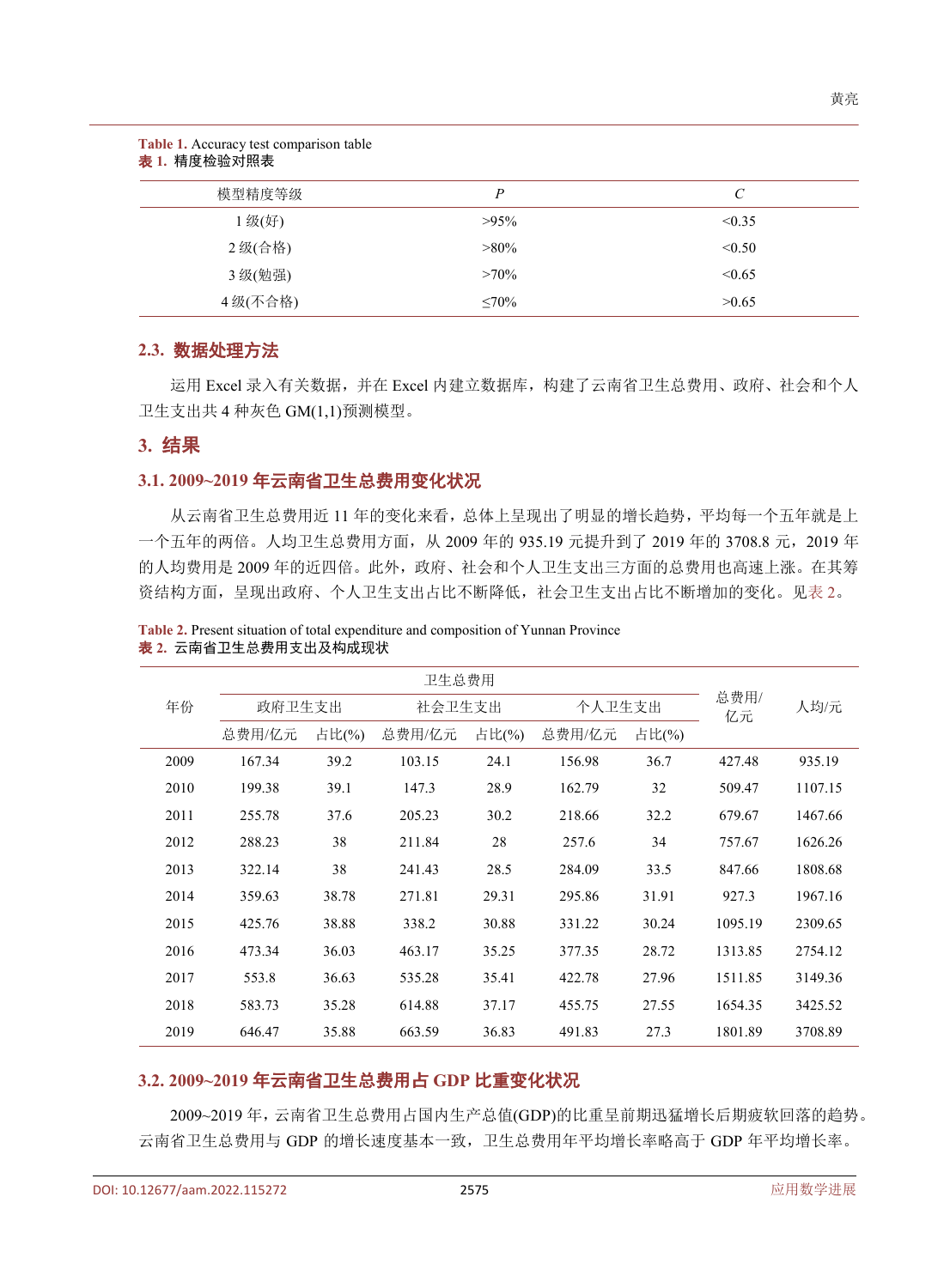云南省卫生总费用占 GDP 比重呈上涨趋势,比重从 6.93%增长至 7.76%。政府、社会卫生支出的费用占 GDP 比重分别从 2.71%、1.67%增至 2.78%和 2.86%,个人卫生支出占 GDP 比重从 2.54%下降到 2.12%。 [见表](#page-4-0) 3。

| GDP/<br>年份<br>亿元 | 卫生总费用         |        |               |        |               |        |                 |      |
|------------------|---------------|--------|---------------|--------|---------------|--------|-----------------|------|
|                  | 政府卫生支<br>出/亿元 | 占比(%)  | 社会卫生支<br>出/亿元 | 占比(%)  | 个人卫生支<br>出/亿元 | 占比(%)  | 总费用占比<br>$(\%)$ |      |
| 2009             | 6169.75       | 167.34 | 2.71          | 103.15 | 1.67          | 156.98 | 2.54            | 6.93 |
| 2010             | 7224.18       | 199.38 | 2.76          | 147.3  | 2.04          | 162.79 | 2.25            | 7.05 |
| 2011             | 8893.12       | 255.78 | 2.88          | 205.23 | 2.31          | 218.66 | 2.46            | 7.64 |
| 2012             | 10309.47      | 288.23 | 2.80          | 211.84 | 2.05          | 257.6  | 2.50            | 7.35 |
| 2013             | 11832.31      | 322.14 | 2.75          | 241.43 | 2.06          | 284.09 | 2.42            | 7.23 |
| 2014             | 12814.59      | 359.63 | 2.81          | 271.81 | 2.12          | 295.86 | 2.31            | 7.24 |
| 2015             | 13619.17      | 425.76 | 3.13          | 338.2  | 2.48          | 331.22 | 2.43            | 8.04 |
| 2016             | 14788.42      | 473.34 | 3.20          | 463.17 | 3.13          | 377.35 | 2.55            | 8.88 |
| 2017             | 16376.34      | 553.8  | 3.38          | 535.28 | 3.27          | 422.78 | 2.58            | 9.15 |
| 2018             | 17881.12      | 583.73 | 2.80          | 614.88 | 2.94          | 455.75 | 2.18            | 7.92 |
| 2019             | 23223.75      | 646.47 | 2.78          | 663.59 | 2.86          | 491.83 | 2.12            | 7.76 |

<span id="page-4-0"></span>**Table 3.** The proportion of total health expenses in Yunnan Province accounts for GDP 表 **3.** 云南省卫生总费用占 GDP 的比重

### **3.3.** 云南省卫生总费用预测模型

(1) 建立时间序列:

$$
X^{(0)} = \left\{ x^{(0)}(1), x^{(0)}(2), \cdots, x^{(0)}(11) \right\} = \left\{ 427.48, 509.47, \cdots, 1801.8 \right\}
$$

原始数据一阶累加生成得:

$$
X^{(1)} = \{427.48, 936.95, \cdots, 11526.38\}
$$

(2) 进行准光滑性检验。经计算得:  $\rho(2) = 0.46$ ,  $\rho(3) = 0.32$ ,  $\rho(4) = 0.29$ ,  $\rho(5) = 0.24$ ,  $\rho(6) = 0.20$ ,  $\rho$ (7) = 0.18,  $\rho$ (8) = 0.17,  $\rho$ (9) = 0.16,  $\rho$ (10) = 0.16,  $\rho$ (11) = 0.14, 所有数据皆满足准光滑条件。故 可以利用 GM(1,1)模型建模。

(3) 通过计算可以得出:

$$
\mathbf{B} = \begin{bmatrix} -\frac{1}{2} (427.48 + 936.95) & 1 \\ -\frac{1}{2} (936.95 + 1616.62) & 1 \\ \vdots & \vdots & \vdots \\ -\frac{1}{2} (9724.49 + 11526.38) & 1 \end{bmatrix} = \begin{bmatrix} -682.22 & 1 \\ -1276.79 & 1 \\ \vdots & \vdots \\ -10625.44 & 1 \end{bmatrix}
$$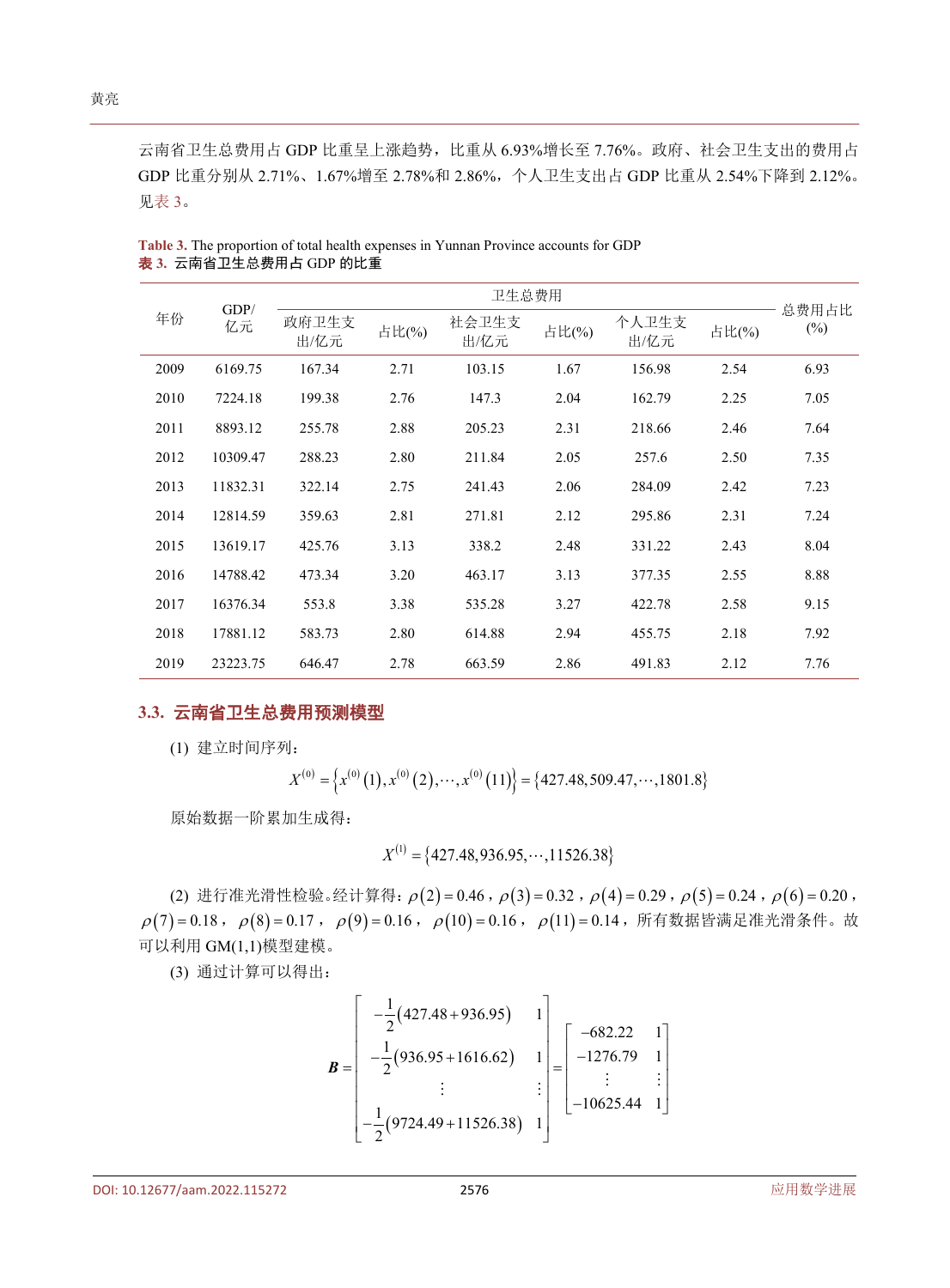$$
Y = \begin{bmatrix} 509.47 \\ 679.67 \\ \vdots \\ 1801.89 \end{bmatrix}
$$

4) 参数向量计算:

经计算 $(B^T B)^{-1} B^T X$ , 得到: *a* = -0.131047683, *b* = 482.5208412,  $\frac{b}{a}$  = -3682.024976

5) 得云南省卫生总费用的预测模型:

$$
\hat{X}^{(1)}(k+1) = 4109.504976e^{0.131047683k} - 3682.024976
$$

6) 模型精度检验

经计算,云南省卫生总费用的平均相对误差为 0.034;*C* 为 0.095551163,小于 0.35;*P* 为 96.59%, 模型精度好。[见表](#page-5-0) 4。

<span id="page-5-0"></span>**Table 4.** Inspection of forecast model of health total prediction of Yunnan Province 表 **4.** 云南省卫生总费用预测模型检验

| 年份   | 实际值     | 预测值         | 残差           | 相对误差         | $\boldsymbol{P}$ | $S_1$       | $S_2$       |
|------|---------|-------------|--------------|--------------|------------------|-------------|-------------|
| 2009 | 427.48  | 427.48      | $\mathbf{0}$ | $\mathbf{0}$ | 96.59%           | 444.5419391 | 42.47649949 |
| 2010 | 509.47  | 575.4216791 | 65.9517      | 0.12945      |                  |             |             |
| 2011 | 679.67  | 655.9934537 | $-23.6765$   | 0.03484      |                  |             |             |
| 2012 | 757.67  | 747.8470606 | $-9.8229$    | 0.01296      |                  |             |             |
| 2013 | 847.66  | 852.562206  | 4.9022       | 0.00578      |                  |             |             |
| 2014 | 927.3   | 971.9397902 | 44.6398      | 0.04814      |                  |             |             |
| 2015 | 1095.19 | 1108.032879 | 12.8429      | 0.01173      |                  |             |             |
| 2016 | 1313.85 | 1263.182013 | $-50.6680$   | 0.03856      |                  |             |             |
| 2017 | 1511.85 | 1440.055462 | $-71.7945$   | 0.04749      |                  |             |             |
| 2018 | 1654.35 | 1641.695108 | $-12.6549$   | 0.00765      |                  |             |             |
| 2019 | 1801.89 | 1871.56877  | 69.6788      | 0.03867      |                  |             |             |

#### **3.4.** 云南省卫生总费用预测结果

同上,对政府、社会、个人卫生费用建立预测模型。经计算,均通过准光滑性检验,其 *a* 分别为: −0.12033399、−0.16703996、−0.10490741,*b* 分别为:192.6462854、126.0015929、170.5599717。因此, 可以得出 GM(1,1)模型分别是:

政府卫生费用支出:

 $\hat{X}^{(1)}(k+1) = 1768.269987e^{0.120333985k} - 1600.929987$ 

社会卫生费用支出:

 $\hat{X}^{(1)}(k+1) = 857.470045e^{0.167039964k} - 754.320045$ 

个人卫生费用支出: